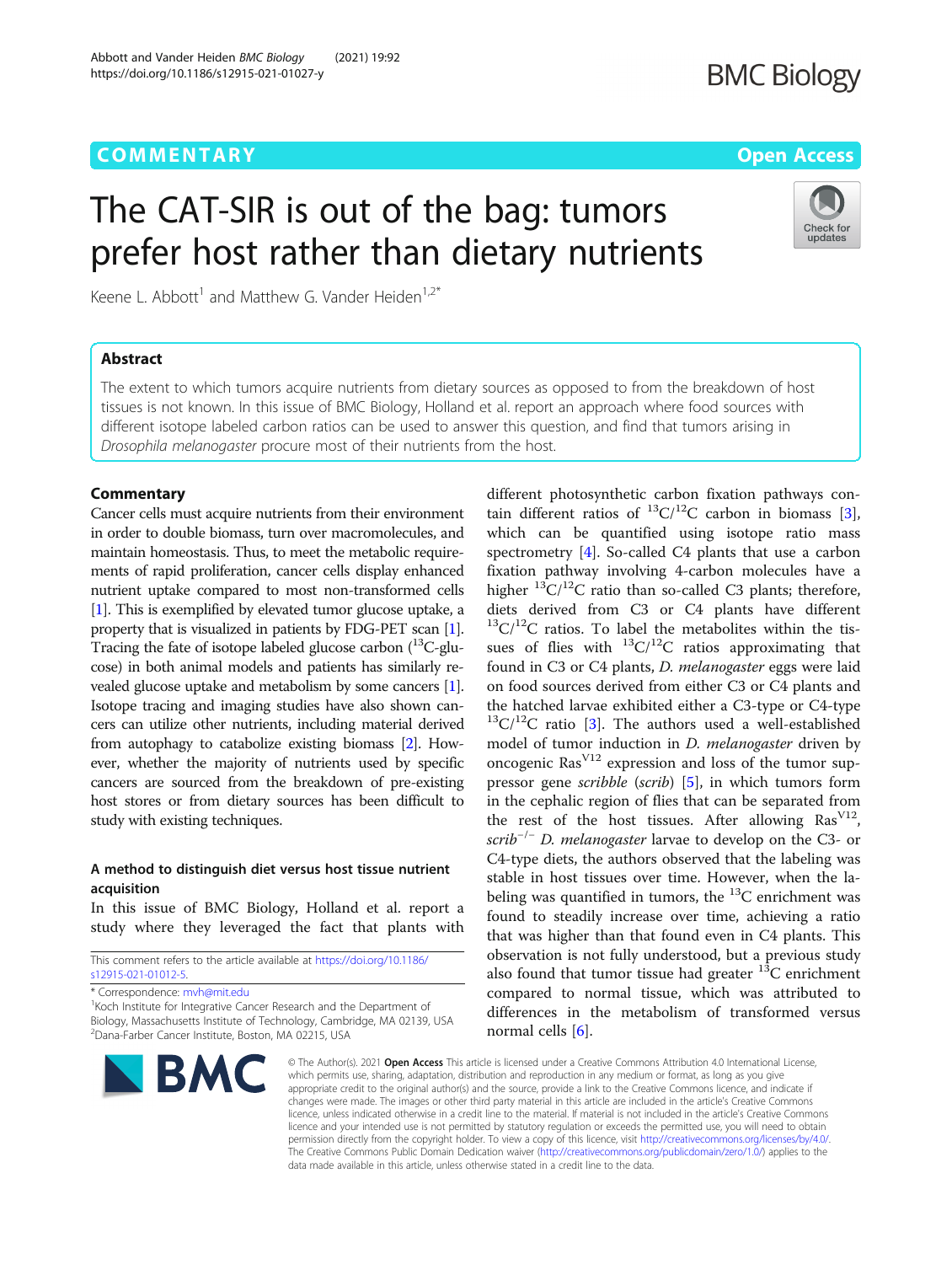By taking advantage of the differential  ${}^{13}C/{}^{12}C$  labeling ratios observed in flies reared on C3 versus C4 plantderived food, the authors devised an experimental approach to determine the extent to which tumors derive their nutrients from the host or ingested food termed Carbon Transfer measured by Stable Isotope Ratios (CATSIR) (Fig. 1). For this approach, 6-day-old larvae are grown on C3-type food and then the food source is switched to a C4-type food for an additional 2 days. This resulted in a shift in the  ${}^{13}C/{}^{12}C$  ratio of fly tissues, and the extent of this shift, relative to the starting  ${}^{13}C/{}^{12}C$  ratio, can be used to infer how much carbon biomass in the tissue is derived from existing host biomass sources or from the diet. By using this approach in flies engineered to develop  $\text{Ras}^{\text{V12}}$ ,  $scrib^{-/-}$  tumors, the authors concluded that the tumors obtain the majority of their nutrients from the host, rather than from the diet. Importantly, the authors obtained the same results by performing the reverse experiment, by growing larvae on C4-type food

and shifting to C3-type food, demonstrating the robustness of this methodology.

### Manipulating diet affects tumor nutrient uptake

Interestingly, the authors further noted that modifying the carbon source in the diet alters the balance of how nutrients are acquired by tumors in their model. For example, when the larvae were shifted to C4-type food containing mostly sugars, and lacking yeast as a source of lipids and amino acids, tumors acquired roughly the same amount of carbon from the diet as did larvae that were shifted to complete C4-type food. However, when larvae were shifted to C4-type food lacking sugar, tumors relied even more on host carbon sources. These data indicate that tumors will acquire dietary sugars when available, which is consistent with the fact that many tumors are glucose-avid  $[1]$  $[1]$ . Additionally, starving larvae by shifting them to food sources without nutrients caused tumors to rely completely on acquiring their nutrients from host biomass as might be expected. Of note,